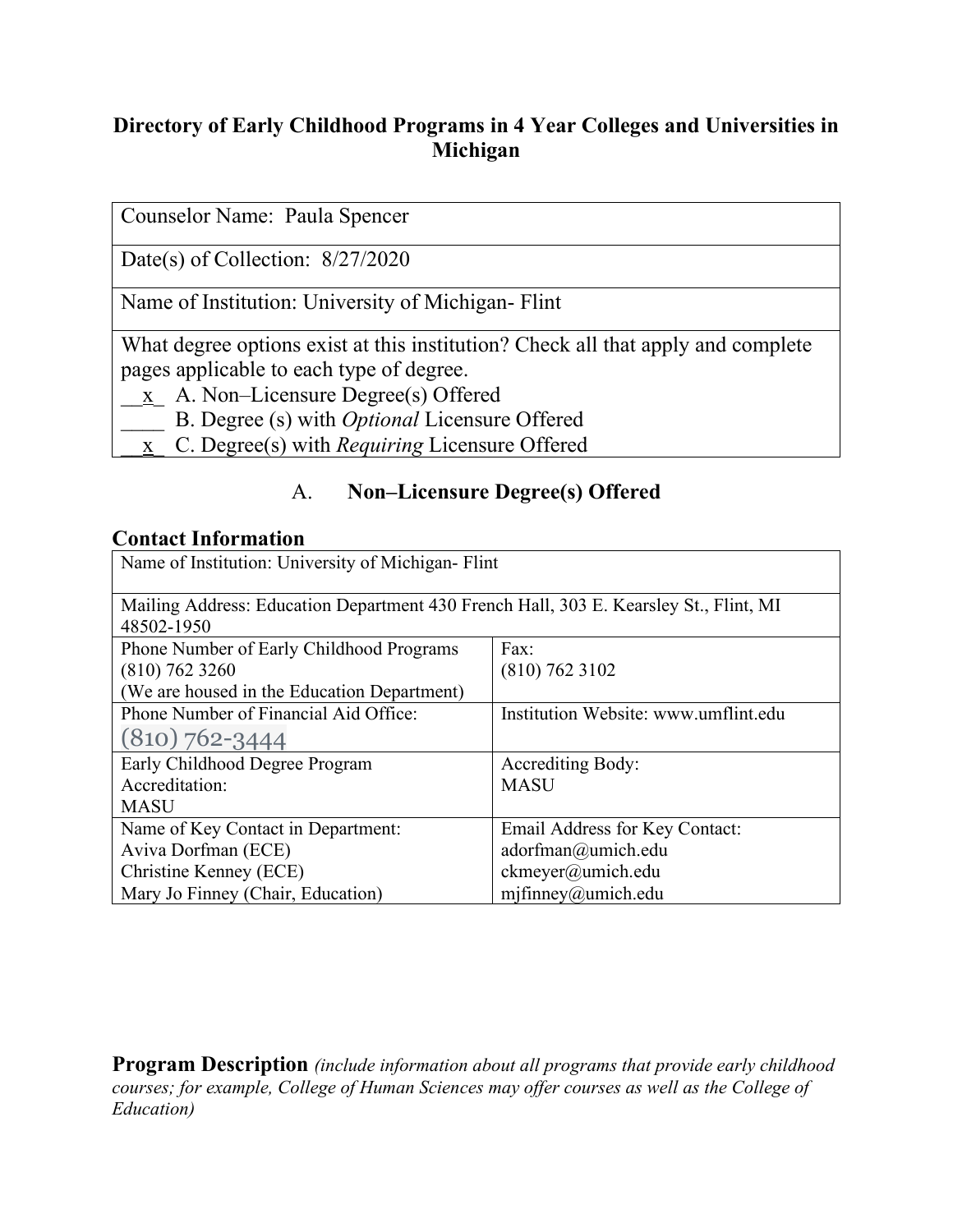| <b>Description of Degree</b><br><b>Offered</b> | <b>Name of College or</b><br><b>School</b><br><b>Issuing Credential</b> | <b>Early Childhood</b><br><b>Credit Hours</b> | <b>Total Credit</b><br><b>Hours</b> |
|------------------------------------------------|-------------------------------------------------------------------------|-----------------------------------------------|-------------------------------------|
| BS in Early Childhood  <br><b>Studies</b>      | School of Education &<br>Human Services                                 | 49                                            | 128                                 |

### **Program Information**

| Requirements for admission   | Admission to the University                        |
|------------------------------|----------------------------------------------------|
| to early childhood (EC)      |                                                    |
| degree program. Include      |                                                    |
| admission requirements       |                                                    |
| Requirements to enroll in    | None beyond the above.                             |
| EC classes. List any special |                                                    |
| prerequisites                |                                                    |
| Number of courses focused    | One (with additional information in other courses) |
| on birth-to-three            |                                                    |
| intervention?                |                                                    |
| Number of courses focused    | One (with additional information in other courses) |
| on early childhood special   |                                                    |
| education?                   |                                                    |
| Average # of EC courses      | 12 during the Fall semester.                       |
| offered each term            | 12 during the Winter semester.                     |
| Average # of EC courses      | 1-2 courses offered online each semester.          |
| offered online each term     |                                                    |
| Average # of EC courses      | 2 Spring semester.                                 |
| offered in summer term       | 0-1 Summer semester.                               |
| Average # of courses         | 0 courses offered in Spanish.                      |
| offered in Spanish each term |                                                    |
| Average # of EC courses      | 4-5 courses offered at night.                      |
| offered per Term (not        |                                                    |
| summer) at night             |                                                    |
| Average # of EC courses      | 0 courses offered on Saturday.                     |
| offered per term (not        |                                                    |
| summer) on Saturday          |                                                    |
| Average # of EC students     | 35 active students in major                        |
| per advisor.                 |                                                    |
| # total T.E.A.C.H. Early     | None for BA scholarships                           |
| Childhood® BA                |                                                    |
| Scholarships in Fiscal Year  |                                                    |
| (FY) 2019-20                 |                                                    |
| Satellite campuses with EC   | 0 satellite campuses.                              |
| courses (number and          |                                                    |
| location)                    |                                                    |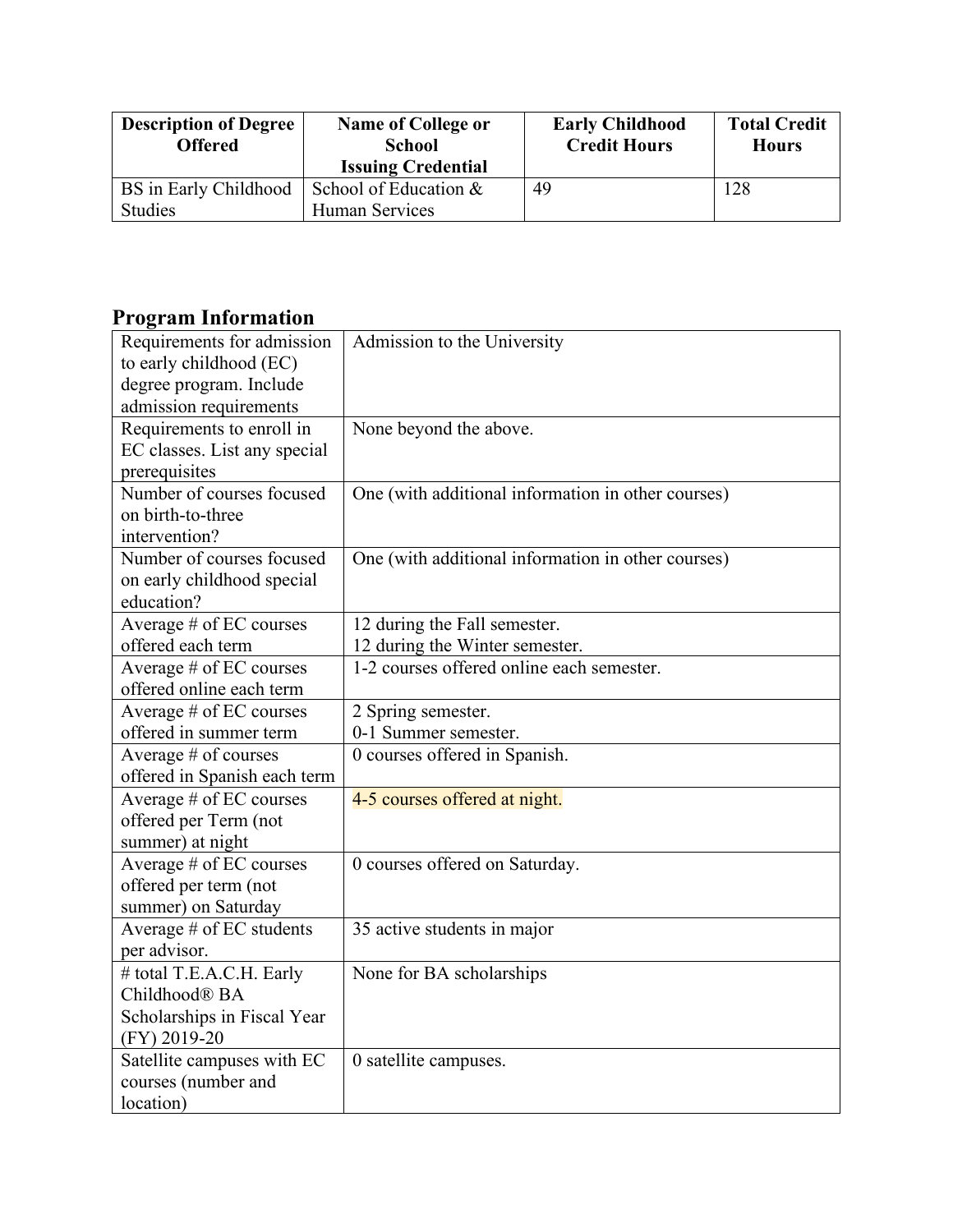| Tuition cost per credit hour | \$497.50                                                       |
|------------------------------|----------------------------------------------------------------|
| offered for on-campus,       |                                                                |
| seated courses in FY 2020-   | Educator Preparation Program fee \$75.00 per semester (F or W) |
| 21                           |                                                                |
| Fees for on-campus, seated   | Registration assessment- \$227.                                |
| courses in FY 2020-21        |                                                                |
| Tuition cost per credit hour | \$497.50                                                       |
| offered for online/distance  |                                                                |
| learning courses in FY       |                                                                |
| 2020-21                      |                                                                |
| Fees for online/distance     | Technology fee, per course                                     |
| learning courses offered in  | \$184 online, \$93 mixed mode                                  |
| FY 2020-21                   |                                                                |
| List all 2-year schools with | Mott Community College                                         |
| whom EC articulation         |                                                                |
| agreements are in place      |                                                                |
| Provide link or text which   | http://catalog.umflint.edu/content.php?catoid=26&navoid=2800   |
| describes student degree     |                                                                |
| transfer policy (from        |                                                                |
| 2-year institutions to this  |                                                                |
| university)                  |                                                                |
| Average # of EC courses      | 4 (only Sp, Su terms)                                          |
| offered per Term in          |                                                                |
| accelerated format (courses  |                                                                |
| offered in 6 to 8 weeks)     |                                                                |
| Provide # of degrees         | 4 (Bachelor of Science)                                        |
| awarded by type in FY        |                                                                |
| 2018-19                      |                                                                |
| Immigration status verified  | Information not available                                      |
| for admission                |                                                                |

# **C. Degree(s) with** *Requiring* **Licensure Offered**

## **Contact Information**

| Name of Institution: University of Michigan-Flint                                     |                                      |  |
|---------------------------------------------------------------------------------------|--------------------------------------|--|
| Mailing Address: Education Department 430 French Hall, 303 E. Kearsley St., Flint, MI |                                      |  |
| 48502-1950                                                                            |                                      |  |
| Phone Number of Early Childhood Programs                                              | Fax:                                 |  |
| $(810)$ 762 3260                                                                      | $(810)$ 762 3102                     |  |
| (We are housed in the Education Department)                                           |                                      |  |
| Phone Number of Financial Aid Office:                                                 | Institution Website: www.umflint.edu |  |
| $(810) 762 - 3444$                                                                    |                                      |  |
| Degree Program Accreditation:                                                         | <b>Accrediting Body:</b>             |  |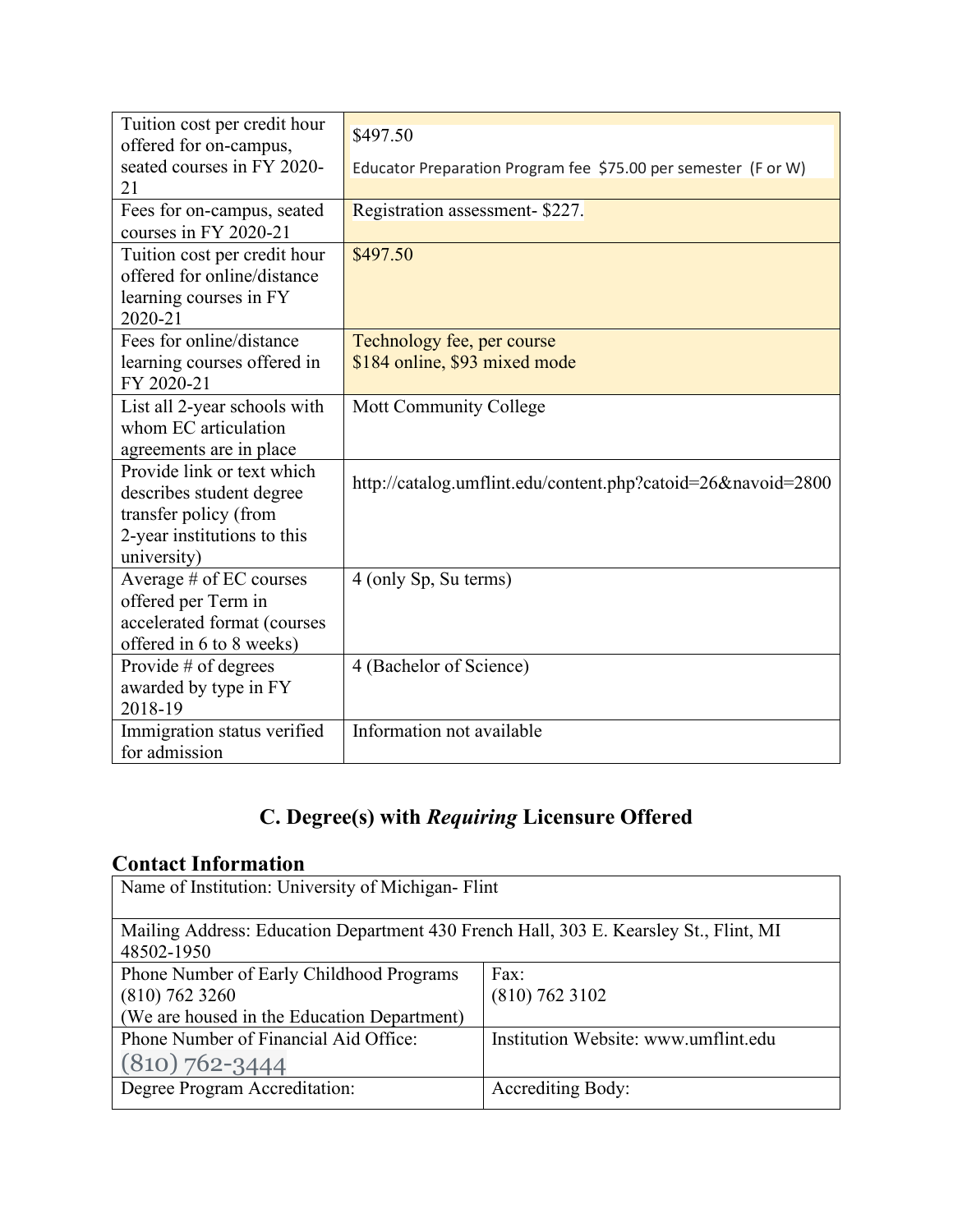| MDE approval and NCATE/CAEP           | NCATE/CAEP                             |
|---------------------------------------|----------------------------------------|
| Name of Key Contact in Department:    | Email Address for Key Contact:         |
| Aviva Dorfman (ECE), Christine Kenney | $adorfman@$ umich.edu;                 |
| (ECE); MJ Finney (Chair, Education);  | ckmeyer@umich.edu; mjfinney@umich.edu; |

## **Program Description**

| <b>Description of</b> | <b>Description of</b> | <b>Name of College</b>    | Early               | <b>Total</b>  |
|-----------------------|-----------------------|---------------------------|---------------------|---------------|
| <b>Degree Offered</b> | License               | or School                 | <b>Childhood</b>    | <b>Credit</b> |
|                       |                       | <b>Issuing Credential</b> | <b>Credit Hours</b> | <b>Hours</b>  |
| Minor Concentration   | Specialization in     | <b>SEHS</b>               | 37                  | 128           |
| Major in Elementary   | Early Childhood,      | Elementary Ed             |                     |               |
| Education (BS)        | Endorsement (ZS)      | recommends to             |                     |               |
|                       |                       | MDE for                   |                     |               |
|                       |                       | endorsement               |                     |               |

## **Program Information**

| Requirements for admission to early childhood (EC)     | Admission to Elementary            |
|--------------------------------------------------------|------------------------------------|
| degree program. Include admission requirements         | <b>Education</b> program           |
| Requirements to enroll in EC classes. List any special | None beyond – see attached         |
| prerequisites like placement tests                     | program description                |
| Number of courses focused on birth-to-three            | One (with information in other     |
| intervention?                                          | courses)                           |
| Number of courses focused on early childhood special   | One (with information in other     |
| education?                                             | courses)                           |
| Average # of EC courses offered each term              | 12 offered during Fall semester    |
|                                                        | 12 offered during Winter semester. |
| Average # of EC courses offered online each term       | 0-1 course offered fully online.   |
| Average # of EC courses offered in summer term         | 0-2 offered during Spring/Summer.  |
| Average # of courses offered in Spanish each term      | 0 courses offered in Spanish.      |
| Average $\#$ of EC courses offered per Term (not       | 4-5 courses offered at night.      |
| summer) at night                                       |                                    |

| Average $#$ of EC courses  | 0 courses offered on Saturday. |
|----------------------------|--------------------------------|
| offered per term (not      |                                |
| summer) on Saturday        |                                |
| Average $#$ of EC students | Approximately 30.              |
| per advisor.               |                                |
| # total T.E.A.C.H. Early   | N/A                            |
| Childhood <sup>®</sup> BA  |                                |
| Scholarships in FY 2019-20 |                                |